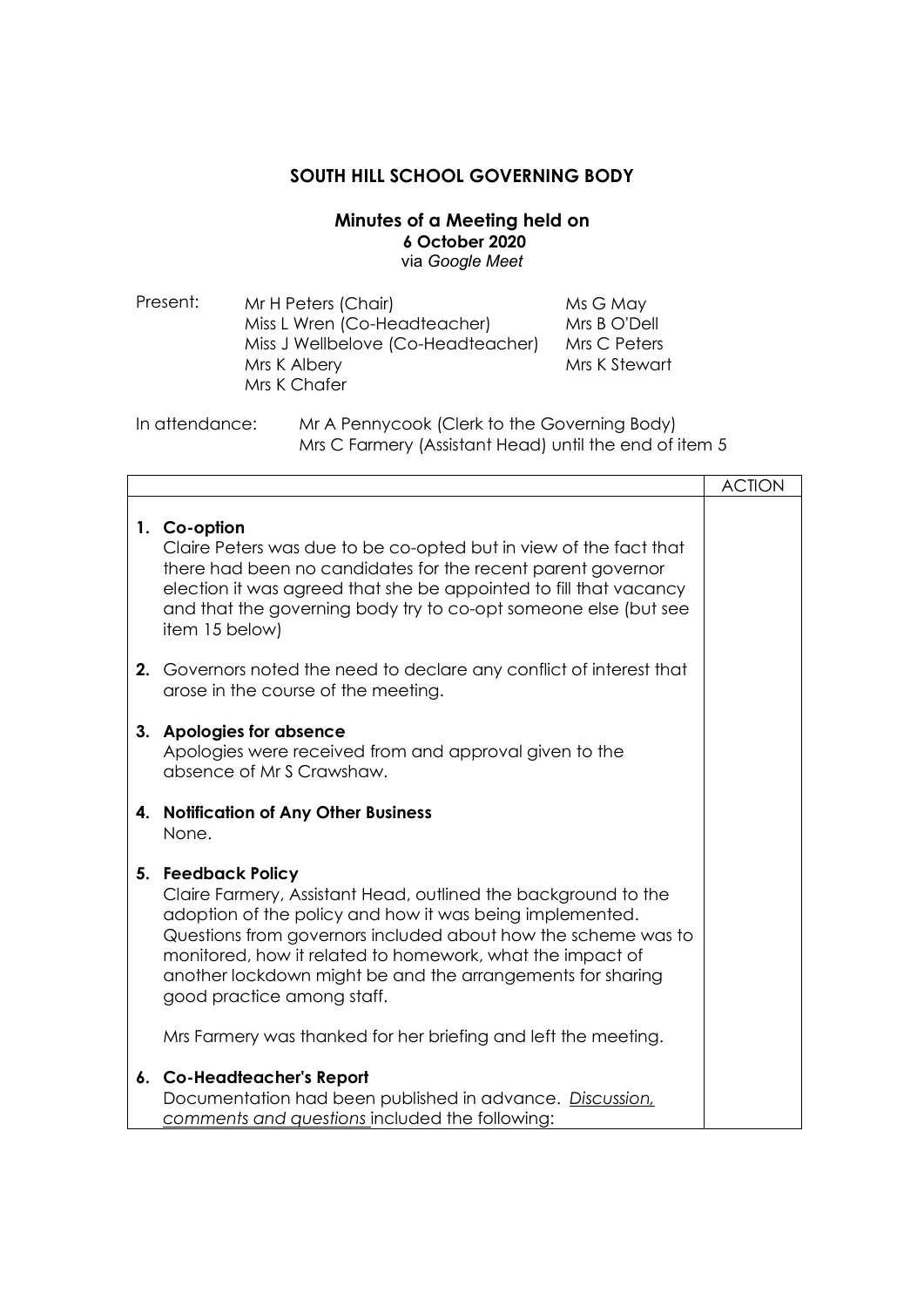|    | 6.1. Assessment Data: pupils' progress was to be assessed and                                                                                                                                                                                                                  |           |
|----|--------------------------------------------------------------------------------------------------------------------------------------------------------------------------------------------------------------------------------------------------------------------------------|-----------|
|    | reported differently and this would be reflected in future                                                                                                                                                                                                                     |           |
|    | reports from the co-headteachers. The Chair had recently                                                                                                                                                                                                                       | <b>HP</b> |
|    | attended a course on the topic and <b>would forward to</b>                                                                                                                                                                                                                     |           |
|    | governors copies of the information provided.                                                                                                                                                                                                                                  |           |
|    | 6.2. Sports Premium: a document evidencing the impact of the                                                                                                                                                                                                                   |           |
|    | expenditure had been circulated in advance. Questions and                                                                                                                                                                                                                      |           |
|    | comment included the following:                                                                                                                                                                                                                                                |           |
|    | some concern was expressed at the method of selection of                                                                                                                                                                                                                       |           |
|    | pupils for inclusion in some activities and a comment was                                                                                                                                                                                                                      |           |
|    | made that it was important that as many as possible be                                                                                                                                                                                                                         |           |
|    | given the opportunity to participate. The co-heads agreed                                                                                                                                                                                                                      | JW/LW     |
|    | and would ensure that there was appropriate rotation of                                                                                                                                                                                                                        |           |
|    | pupils interested in the different sports and activities.                                                                                                                                                                                                                      |           |
|    | in response to a question governors were informed that in<br>٠                                                                                                                                                                                                                 |           |
|    | order to monitor the level of engagement the school was                                                                                                                                                                                                                        |           |
|    | conducting a survey of all pupils to discover who was                                                                                                                                                                                                                          |           |
|    | doing what. It was also noticeable that Pupil Premium                                                                                                                                                                                                                          |           |
|    | pupils were not, on the whole, participating a great deal                                                                                                                                                                                                                      |           |
|    | but funds had been allocated to start to address the issue.                                                                                                                                                                                                                    |           |
|    | extra curricular clubs and activities were proving very<br>$\bullet$                                                                                                                                                                                                           |           |
|    | popular 'post-lockdown'.                                                                                                                                                                                                                                                       |           |
|    | 7. Pupil Premium Plan 2020/21<br>The plan was adopted without significant comment or discussion.                                                                                                                                                                               |           |
| 8. | <b>Revised Budget Pan</b><br>Additional expenditure on items highlighted In the Asset<br>Management Plan were approved: Improved outdoor provision<br>for EYFS (£10k); redecoration of lower building (£10k); new<br>computer suite (£25k); TA lead for Forest Schools (£30k). |           |
|    | 9. Financial Monitoring Report                                                                                                                                                                                                                                                 |           |
|    | 9.1. The report was not yet available, and <b>would be uploaded to</b>                                                                                                                                                                                                         |           |
|    | GovernorHub by the end of the week.                                                                                                                                                                                                                                            | JW/LW     |
|    | 9.2. It was reported that a capital bid for a new boiler had been                                                                                                                                                                                                              |           |
|    | submitted to HCC.                                                                                                                                                                                                                                                              |           |
|    |                                                                                                                                                                                                                                                                                |           |
|    | 10. Appoval of Summer Term Financial Return                                                                                                                                                                                                                                    |           |
|    | The return had not yet been prepared and <b>would be made</b>                                                                                                                                                                                                                  |           |
|    | available for governors to consider via Governor Hub by the end                                                                                                                                                                                                                | JW/LW     |
|    | of the week. Governors were asked to review it and contact the                                                                                                                                                                                                                 |           |
|    | chair directly about any queries.                                                                                                                                                                                                                                              |           |
|    |                                                                                                                                                                                                                                                                                |           |
|    | 11. Policy Approval                                                                                                                                                                                                                                                            |           |
|    | The following were approved: Pay and Appraisal (with<br>11.1.                                                                                                                                                                                                                  |           |
|    | revised pay rates for teaching staff), Child Protection, Safer                                                                                                                                                                                                                 |           |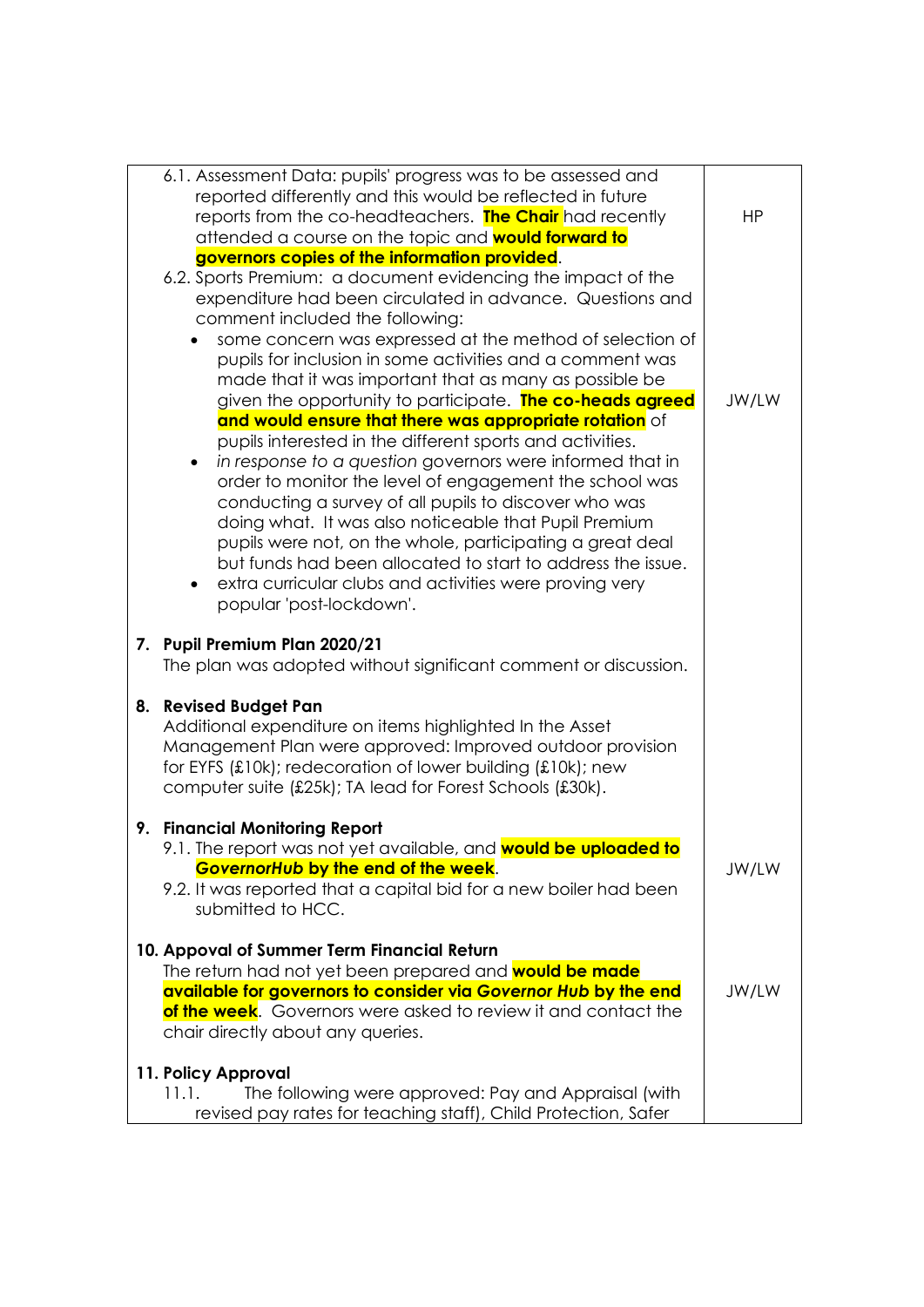| Recruitment, Lettings (including rates for hiring the premises).<br>11.2.<br>The revised HCC model Complaints Procedure was<br>approved with an amendment on pages 6 and 7 <b>substituting</b><br>5 school days for 10 for the response time for the headteacher<br>and complainant as appropriate.<br>12. Pay Committee Membership<br>The following were appointed for 2020/21: Bonnie O'Dell, Gail<br>May, Claire Peters, Katie Stewart. It was agreed that the<br>committee would meet on Monday 9 November at 6.15pm.                                                                                                                                                                                                                   | JW/LW     |
|---------------------------------------------------------------------------------------------------------------------------------------------------------------------------------------------------------------------------------------------------------------------------------------------------------------------------------------------------------------------------------------------------------------------------------------------------------------------------------------------------------------------------------------------------------------------------------------------------------------------------------------------------------------------------------------------------------------------------------------------|-----------|
| 13. Committee Terms of Reference<br>These were approved,                                                                                                                                                                                                                                                                                                                                                                                                                                                                                                                                                                                                                                                                                    |           |
| 14. Governor Links<br>14.1.<br>The following were agreed:<br>Well-being: G May and K Albery<br>$\bullet$<br>Curriculum: K Chafer and C Peters.<br>$\bullet$<br>Finance/Asset Management: S Crawshaw<br>$\bullet$<br>Data: B O'Dell<br>$\bullet$<br>SEND/Pupil Premium/EYFS: K Stewart<br>$\bullet$<br>Health and Safety: H Peters<br>$\bullet$<br>Safeguarding: H Peters<br>Following discussion it was agreed that the link governor<br>14.2.<br>work should resume as soon as possible, with virtual meetings<br>with staff if necessary. It was further agreed that links and<br>reports should be aligned with the School Improvement Plan.                                                                                             |           |
| 15. Governor Vacancy<br>Folllowing discussion about the challenge of attracting<br>candidates to stand for election as parent governors it was<br>agreed that the <b>Chair should approach Hayley Yendell</b><br>(Headtecher of Heath Lane Nursery School) to enquire whether<br>she would be interested in filling the vacancy for a co-opted<br>governor.<br>[Post-meeting note: Mrs Yendell has agreed and will be formally<br>co-opted at the next meeting.]<br>16. Dates of Future Meetings<br>The following dates and times were agreed:<br>Tuesday 1 December, Tuesday 2 February, Monday 15 March,<br>Tuesday 25 May all to start at 6.15pm. There would also be a<br>meeting on Tuesday 12 July, time to be confirmed, which would | <b>HP</b> |
| be incorporated in the Governor Visit Day, if it took place.<br>17. Minutes of Previous Meeting<br>The minutes of the meeting held on 7 July 2020 were approved.                                                                                                                                                                                                                                                                                                                                                                                                                                                                                                                                                                            |           |